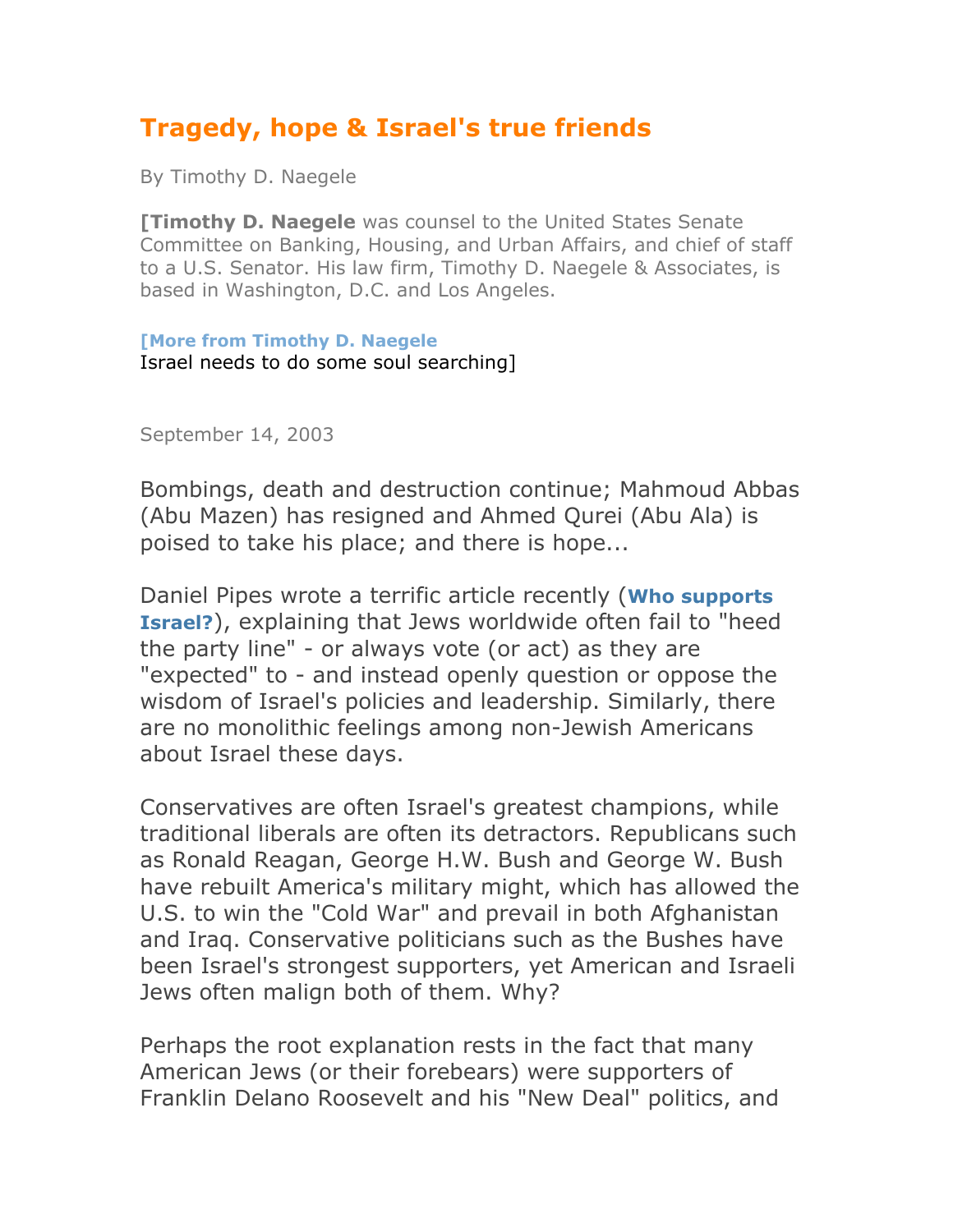supported leftist causes or certainly were perceived as doing so. When John F. Kennedy assumed the presidency, American Jews flocked to the young president after having spent years in the political "wilderness" supporting Adlai Stevenson's ill-fated election bids; and they have remained ardent Democrats ever since, notwithstanding Lyndon Johnson's Vietnam War.

Old habits die hard; and to say that many American Jews have never seen a Republican whom they liked is not to miss the point. The mere idea that Republican presidents such as the Bushes might be greater friends of Israel than their Democrat counterparts is an anathema to many Jews. It could never be true - or so they believe - which is a kneejerk reaction that warrants reconsideration.

Had Yitzhak Rabin lived and George H.W. Bush been reelected, there might have been a decent chance for lasting peace in the Middle East. Rabin was courageous, and Bush was determined and possessed enormous power and goodwill in the region after the Gulf War; and together they might have fashioned lasting economic and political cooperation instead of the years of bloodshed that followed.

George W. Bush seems to have learned those lessons well. By first disposing of the Taliban in Afghanistan and then of Saddam Hussein's regime in Iraq, he has moved a long way toward establishing a Middle East that is as safe as it can be for Israel. Obviously there is much more work to do in Afghanistan and Iraq, to bring about a lasting peace for all, but great progress has been made - despite 24-hour news reporting in the U.S. and the posturing of Democrat candidates for the presidency to the contrary.

Also, Bush has forged a strong personal relationship with Ariel Sharon, which began in earnest when both were somewhat removed from the pinnacles of their nations' political power, and which has lasted through turbulent